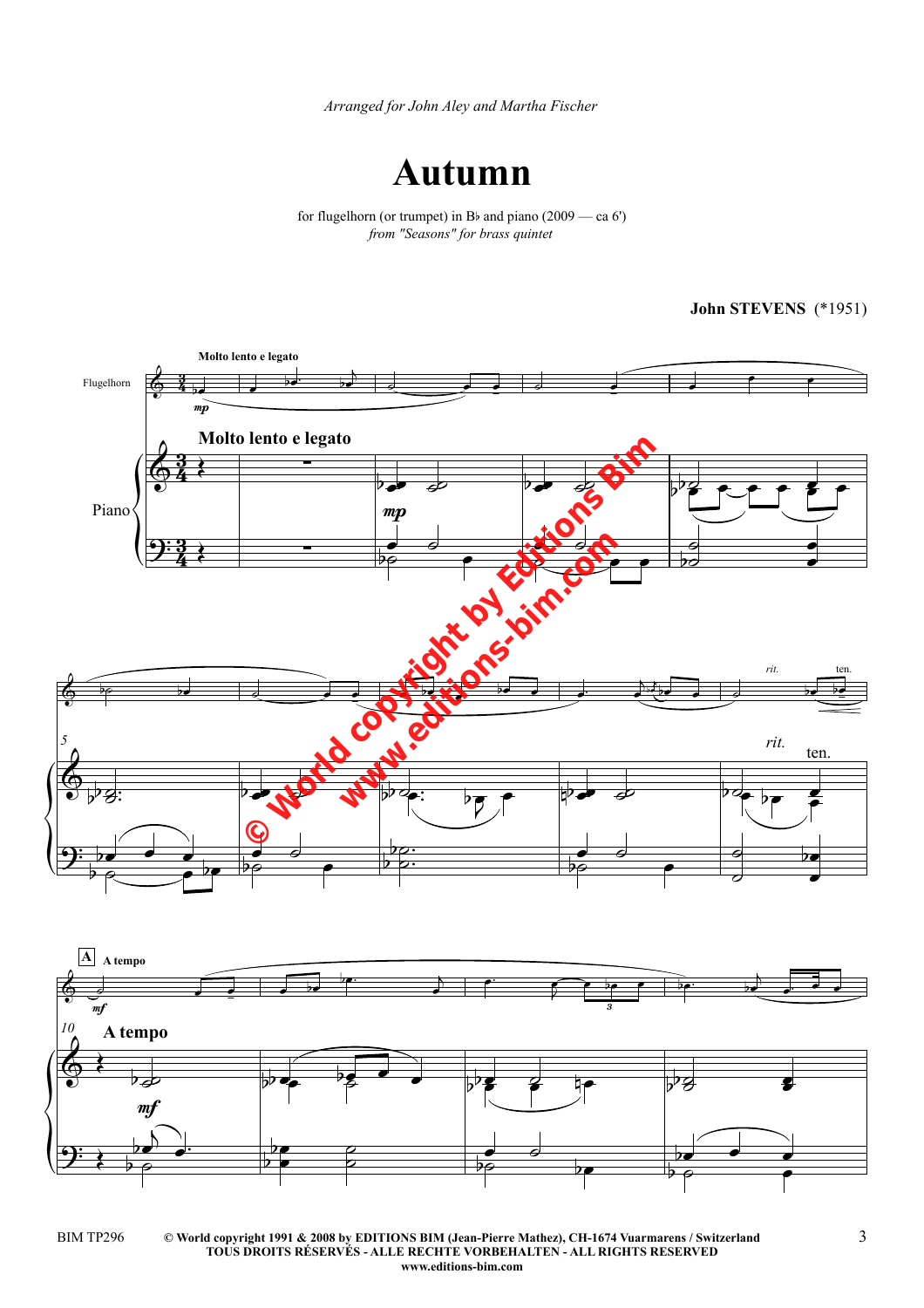







4 *Photocopying is illegal — Photocopier est illégal — Photokopieren ist rechtswidrig* BIM TP296